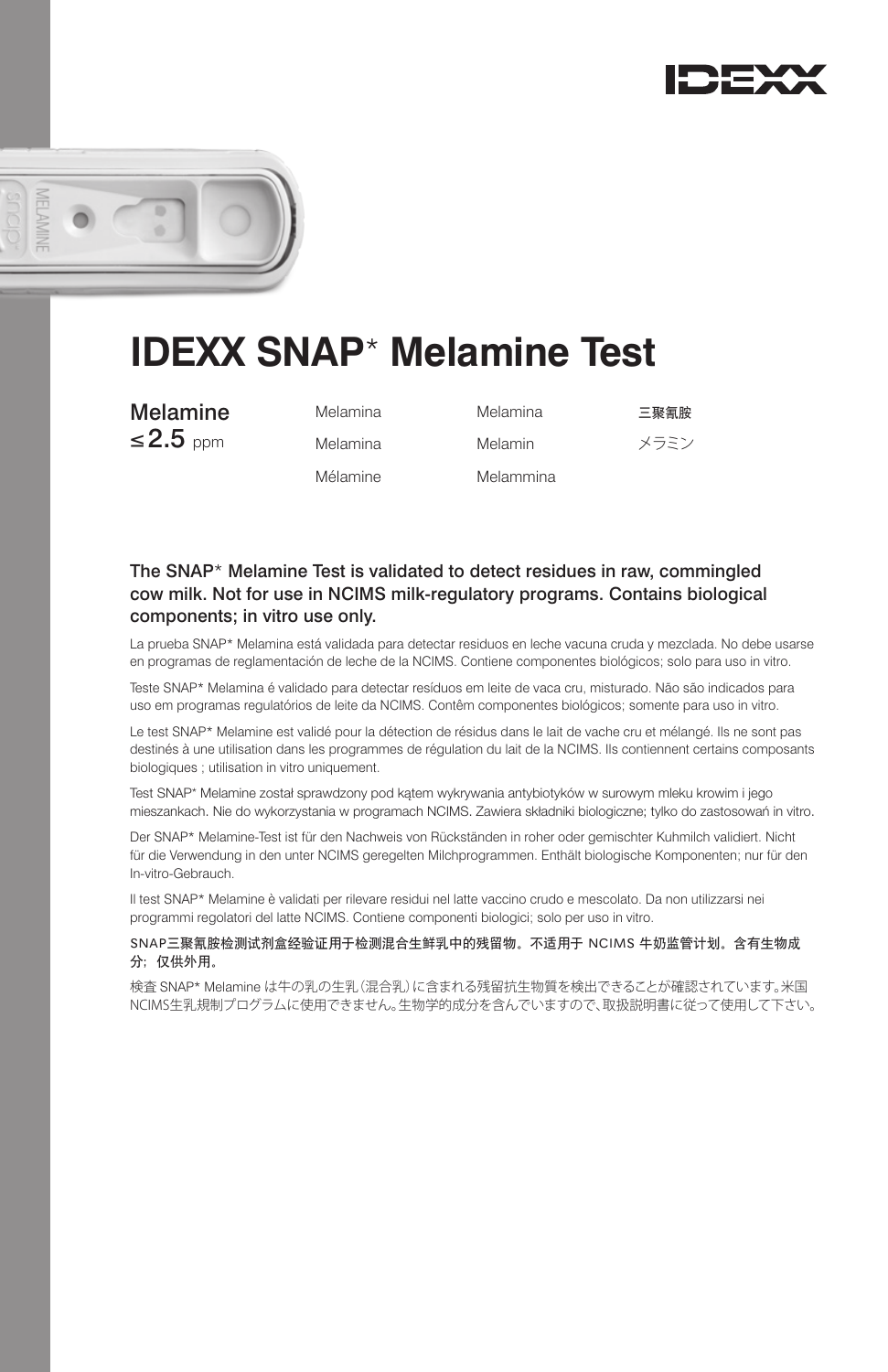#### **Long-term storage**

Almacenamiento a largo plazo Armazenamento em longo prazo Stockage de longue durée Langzeitlagerung Conservazione a lungo termine 长期储存 保管温度

Długoterminowe przechowywanie

## **Ensure sample and heater block are at correct temperature before use.**

Asegúrese de que la muestra y el equipo calentador estén a la temperatura correcta antes de usarlos.

Certifique-se de que a amostra e o bloco de aquecimento estão na temperatura correta antes de usar.

Assurez-vous que l'échantillon et le bloc chauffant sont à la bonne température avant de les utiliser.

Przed użyciem upewnij się, że próbka i blok grzejny mają odpowiednią temperaturę. Vor der Verwendung muss bestätigt werden, dass Probe und Heizblock die richtige Temperatur haben.

Assicurarsi che il campione e l'unità riscaldante siano alla temperatura corretta prima dell'utilizzo.

使用前确保样品和加热器温度适当。

使用前に、サンプルとヒート ブロックが設 定温度にあることを確認してください。





Transfiera la leche y agite. Transfira o leite e agite.

Transférez le lait et mélangez. Przelej mleko i wymieszaj fiolkę. Milch transferieren und schwenken. Trasferire il latte e miscelare con un movimento circolare.

加入奶样并摇晃溶解。 生乳を移し、撹拌させます。



Transfer milk and swirl. **2** Incubate sample and SNAP test for 2 minutes. 3 Pour, watch, **Incubate sample and SNAP test for 2 minutes.**

Incube la muestra y la prueba SNAP durante 2 minutos.

**Procedure • Procedimiento • Procedimento • Procédure • Procedura • Verfahren • Procedura •** 步骤 **• 手順**

Incube a amostra e o teste SNAP por 2 minutos. Laissez incuber l'échantillon et le test SNAP

pendant 2 minutes. Poddaj inkubacji próbkę i test SNAP przez 2 minut.

Die Probe und den SNAP-Test 2 Minuten inkubieren.

Incubare il campione e il test SNAP per 2 minuti.

## 将样品和试剂盒放在加热器上孵育2分钟。

サンプルと SNAP 検査品を 2 分間インキュ ベートします。







Viértala, obsérvela y luego presione hasta que escuche el sonido SNAP.

Despeje, observe e, então, faça o snap. Versez, observez, puis actionnez le SNAP. Przelej, obserwuj, a następnie dociśnij.

Abgießen, beobachten und dann herunterdrücken (Snap).

Versare, osservare e premere finché si sente il suono di uno scatto ("snap" in inglese).

倾倒、观察然后扣上。 アクティベート サークル 。



### **Snap when sample reaches activation circle.**

Presione hasta que escuche el sonido SNAP cuando la muestra alcance el círculo de activación.

Faça o snap quando a amostra alcançar o círculo de ativação.

T1 T2 T3 CLOCK H S M C Actionnez le SNAP lorsque l'échantillon atteint le cercle d'activation.

> Dociśnij, gdy płyn dotrze do kółka aktywacji. Herunterdrücken, wenn die Milch den

Aktivierungskreis erreicht. Eseguire quest'operazione (snap) quando il

campione raggiunge il cerchio di attivazione. 样本达到激活环时摁下。

サンプルがアクティベート サークルに達し たら、スナップします。





**Read results** 

Faça a leitura dos resultados em 8 minutos. Lecture des résultats à 8 minutes. Odczytaj wyniki po 8 minutach. Nach 8 Minuten die Ergebnisse ablesen. Leggere i risultati dopo 8 minuti.

8 分钟时读取结果。 8 分経過したら、結果を読み取ります。





**Precautions:** Test milk within 3 days of collection; thoroughly mix milk before testing. Do not use abnormal-looking milk or expired tests; do not mix components from different kits. If the control spot fails to develop color, retest the sample.

**Precauciones:** Realice pruebas en la leche dentro de los 3 días posteriores a su obtención; mézclela bien antes de realizar una prueba. No use leche que tenga apariencia extraña ni pruebas que estén vencidas; no mezcle componentes de kits diferentes. Si el punto de control no desarrolla color, repita la prueba en la muestra.

40°C

0°C

50°C

 $10^{\circ}$ C

**Precauções:** Teste o leite dentro de no máximo três dias da coleta; misture bem o leite antes de testar. Não utilize leite de aparência anormal ou adulterado nos testes; não misture componentes de kits diferentes. Se o ponto de controle não desenvolver a cor, teste novamente a amostra.

Précautions : Testez le lait dans les 3 jours qui suivent sa collecte ; mélangez soigneusement le lait avant de le tester. N'utilisez pas du lait dont l'aspect est anormal ou des tests périmés ; ne mélangez pas les composants de différents kits. Si aucune couleur n'apparaît dans la fenêtre de contrôle, procédez à un nouveau test de l'échantillon.

środki ostrożności: Mleko należy badać w ciągu 3 dni od pobrania; przed badaniem należy dokładnie wymieszać mleko. Nie stosować mleka o nieprawidłowym wyglądzie lub przeterminowanych testów; nie mieszać składników pochodzących z różnych zestawów. Jeżeli plamka kontrolna nie zmieni koloru, należy powtórzyć badanie próbki.

**Vorsichtsmaßnahmen:** Die Milch innerhalb von 3 Tagen nach der Gewinnung testen; die Milch vor dem Testen gründlich mischen. Keine abnormal aussehende Milch oder abgelaufene Tests verwenden; keine Bestandteile aus verschiedenen Kits mischen. Wenn sich der Kontrollpunkt nicht verfärbt, die Probe erneut testen.

**Precautions:** Testare il latte entro 3 giorni dalla raccolta; mescolare bene il latte prima del test. Non utilizzare latte dall'aspetto anomalo o test scaduti; non mescolare componenti di kit diversi. Se la macchia di controllo non sviluppa colorazione, testare nuovamente il campione.

#### 注意事项:样品收集后三天内进行检测;检测前充分混匀。切记不可使用性状异常的样品或过期的试剂盒进行检测;不可混用不同试 剂盒的组件。如果对照点未显色,请重新检测样品。

注意:採取から 3 日以内に生乳を検査してください。検査前に生乳をよく混ぜてください。異常が認められる生乳または期限切れの検査 キットは使用しないでください。別のキットの成分を混ぜないでください。コントロールスポットが発色しない場合は、サンプルを再検査 してください。